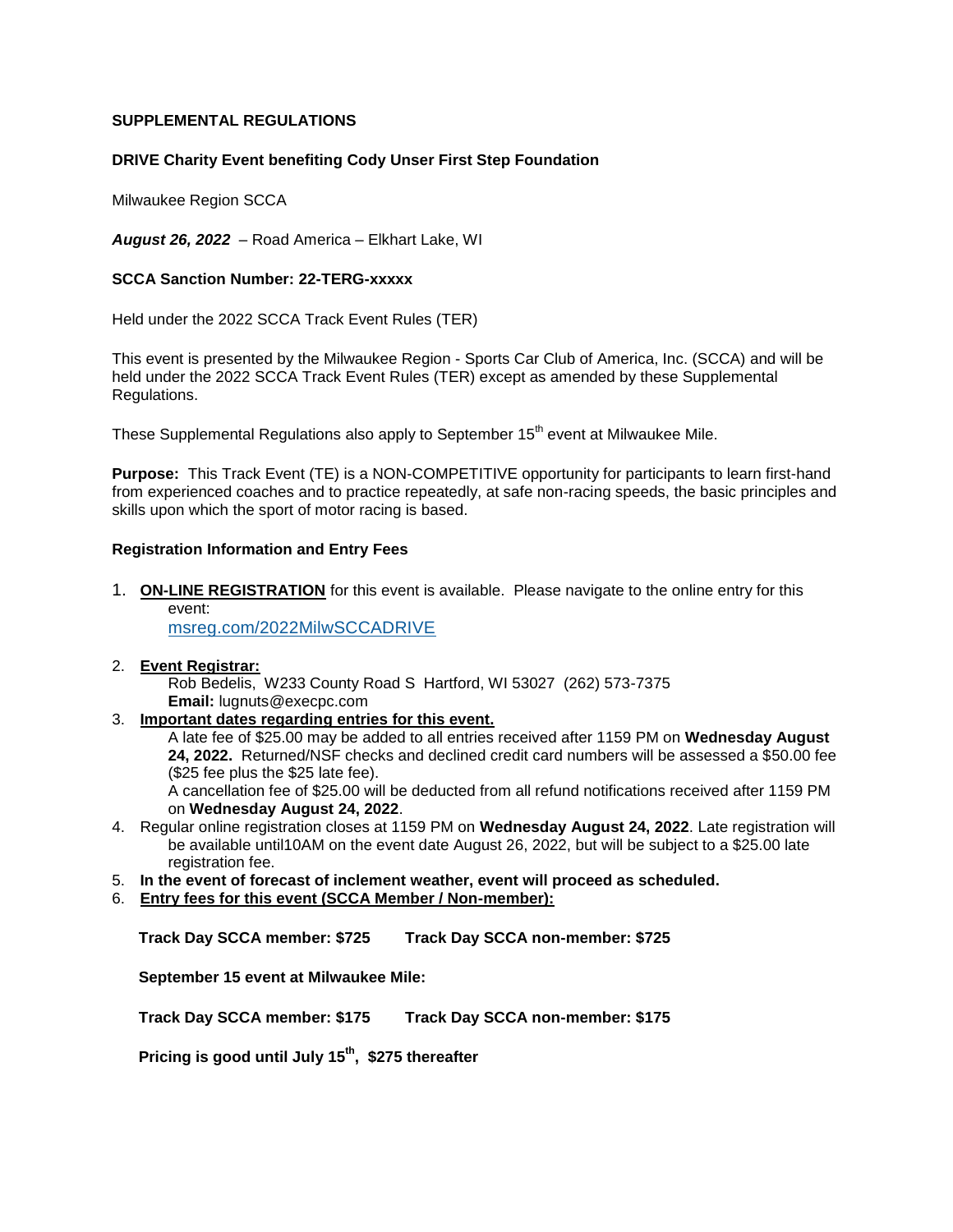## **DRIVERS MEETING:**

### 8:15 am - 8:50 am **MANDATORY** Track Day Drivers Meeting at Winner's Circle

## **Milwaukee Region SCCA reserves the right to refuse any entry for any reason.**

### **Participant Requirements:**

- 1. Drivers **MUST** possess a valid state driver's license.
- 2. All drivers 15-17 years of age must contact event officials *before the event* in order to submit a completed SCCA MS-L minor waiver (Form MS-L). Parent or legal guardian must be present at the event.
- 3. Current SCCA membership is required. Weekend memberships will be available at registration.
- 4. All participants, including drivers, workers, crew members, and guests must sign the SCCA Release and Waiver of Liability, Assumption of Risk and Indemnity Agreement (Form # SCCA-MS1).
- 5. Any driver found to have driven on course in any vehicle before having properly completed the waiver signing process or submitting a completed tech inspection form will be disqualified from the event with no refund of entry fee and will be removed from the premises.
- 6. Drivers and participants are responsible for conduct of all guests on site during the event.
- 7. Consumption of alcohol by any legal-age participant, guest, volunteer, or worker is prohibited until the last session of the day has concluded. Use of narcotics or other dangerous drugs is prohibited at all times. Violators will be removed from the premises.
- 8. All drivers may be required to work a flag station during one or more sessions when their run group is not on course as directed by the Event Lead or Safety Steward.

### **Vehicles:**

## ALL PARTICIPANTS MUST SUBMIT A TECH INSPECTION FORM FOR THEIR VEHICLE

## **Eligibility of Vehicles**

- 1. Any vehicle that is judged to be in an unsafe operating condition at any time during the event shall be prohibited from further participation until the deficiency is corrected and re-inspected by tech inspection personnel.
- 2. Any vehicle may be randomly inspected at any time during the event at the organizer's discretion.
- 3. All loose items must be removed from the outside and inside of the vehicle.
- 4. All cameras or recording devices must be securely mounted and tethered.
- 5. All vehicles must provide factory original (or better) seats that are securely mounted, seatbelts (SFI or FIA rated are recommended), and roll-over protection for both driver and in-car instructor (if used).
- 6. Hardtop and targa top vehicles are allowed.
- 7. Convertible vehicles operating with the factory roll-over protection system are allowed. Other convertibles not equipped with a factory roll-over protection system should be equipped with either a factory hardtop or a 4-point roll bar.
- 8. Vehicles that are in compliance with SCCA road race, solo, rally or time trial rules are allowed.
- 9. Drivers of open-top vehicles should use arm restraints or run with the top up.

### **Driver Safety Equipment**

- 1. While on course, all participants shall wear a safety helmet meeting **Snell SA2010 / M2010** or later specifications.
- 2. All drivers in open, convertible, targa, or T-top cars running with the roof panels removed must wear suitable eye protection, i.e., goggles, bubble shield, or face shield on full-face helmets.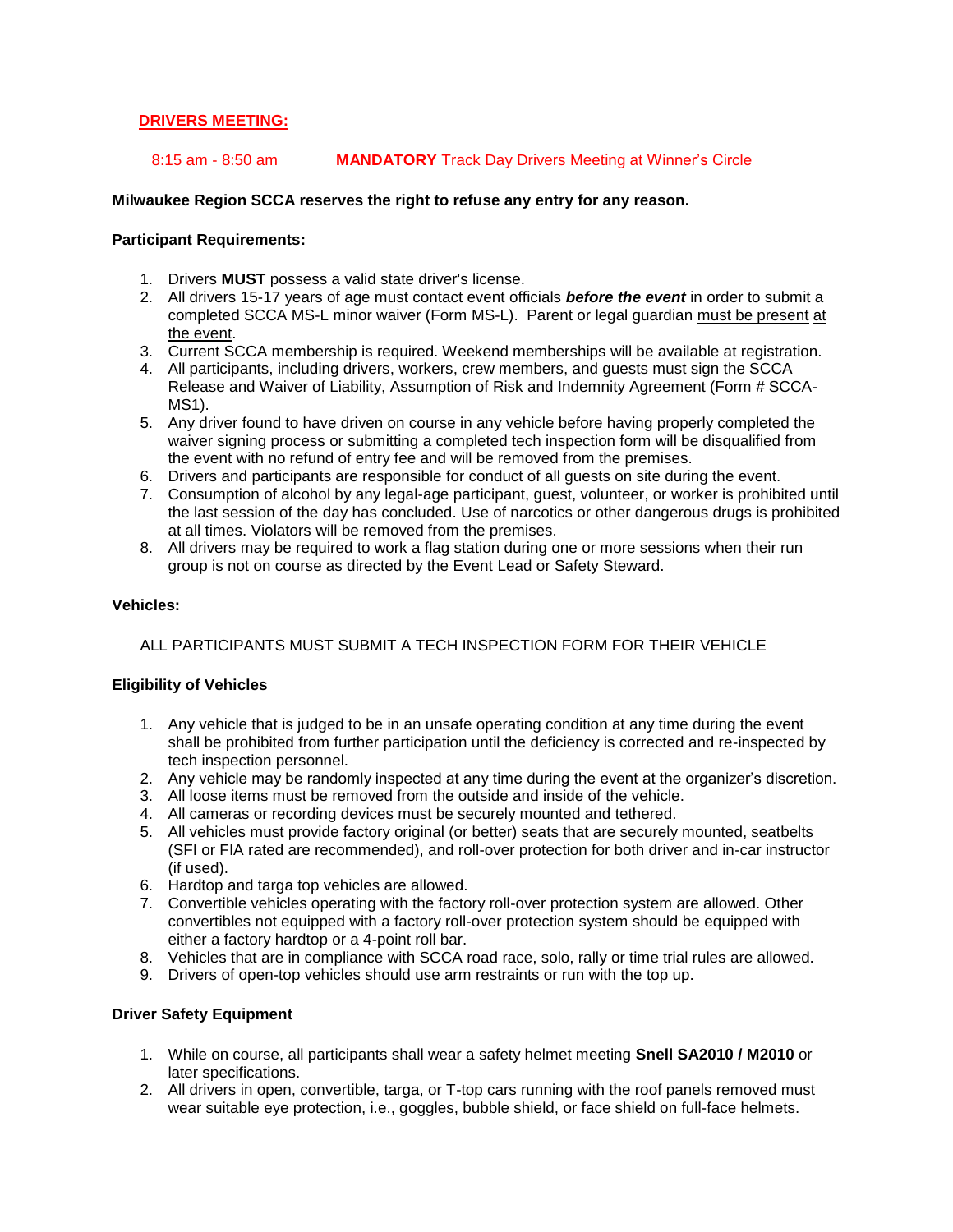## **Event Conduct**

SPEED LIMITS WILL BE DETERMINED BY THE LEAD DRIVING COACH. THE SPEED LIMITS MAY BE RAISED OR LOWERED BASED ON TRACK CONDITIONS AND THE RECOMMENDATION OF THE EVENT LEAD, LEAD DRIVING COACH, AND SAFETY STEWARD.

- 1. This event does not have driver groupings.
- 2. A driver coach shall be available to each participant in a TE run group.
- 3. A driver coach shall ride with each novice TE student until the Lead Driving Coach authorizes the student to drive alone.
- 4. Passing will only be allowed in those sessions designated as passing sessions by the Lead Driving Coach. **Passing will only be allowed in designated passing zones.** All passes can only be made after the car to be overtaken has acknowledges the presence of the overtaking car and signals on which side the pass is to be made by a hand signal (point-by). Use of a turn signal is not considered a valid means of signaling. **Passing rules apply to all drivers.**
- 5. Any driver who spins or leaves the course with all four wheels off course must return immediately to the pits and may not return to the course until authorized by Black Flag or the Safety Steward. A vehicle re-inspection by the Technical Inspector or Safety Steward may also be required prior to returning to the course.
- 6. If a vehicle has become stuck in a run-off area, the session may be stopped until the vehicle is removed.
- 7. The only passengers allowed in any vehicle on course during any TE session are the driver coaches which are approved for that event. No other persons may ride along in any capacity. Violation will result in removal from the event. Participants may ride as passengers in driver coach vehicles.
- 8. Passengers other than instructors may be allowed at the organizer's discretion.

## **The following flags and their meanings shall be explained at the driver's meeting and used at this event:**

- i. GREEN when displayed, the green flag indicates that the course is clear.
- ii. YELLOW MOTIONLESS take care, danger, slow down, NO PASSING, YELLOW - WAVED - great danger, slow down, be prepared to stop, NO PASSING.
- iii. RED The session has been stopped. Clear the course for emergency traffic by stopping off course to the right as far as practical. Do not move until directed by a worker or official.
- iv. BLACK There is a problem with your driving or your vehicle. Proceed to the pits at a reduced rate of speed and stop about midway through the pit lane for consultation. Black flags will be shown at Start / Finish and Corner 6.
- v. BLUE WITH DIAGONAL YELLOW STRIPE another driver is following you. Be prepared to signal at the next designated passing zone.
- vi. ORANGE WITH YELLOW STRIPE Debris on course, proceed with caution.
- vii. CHECKERED The session has ended. Please return to the pits at the end of this lap. Checkered flag will be shown at Start / Finish.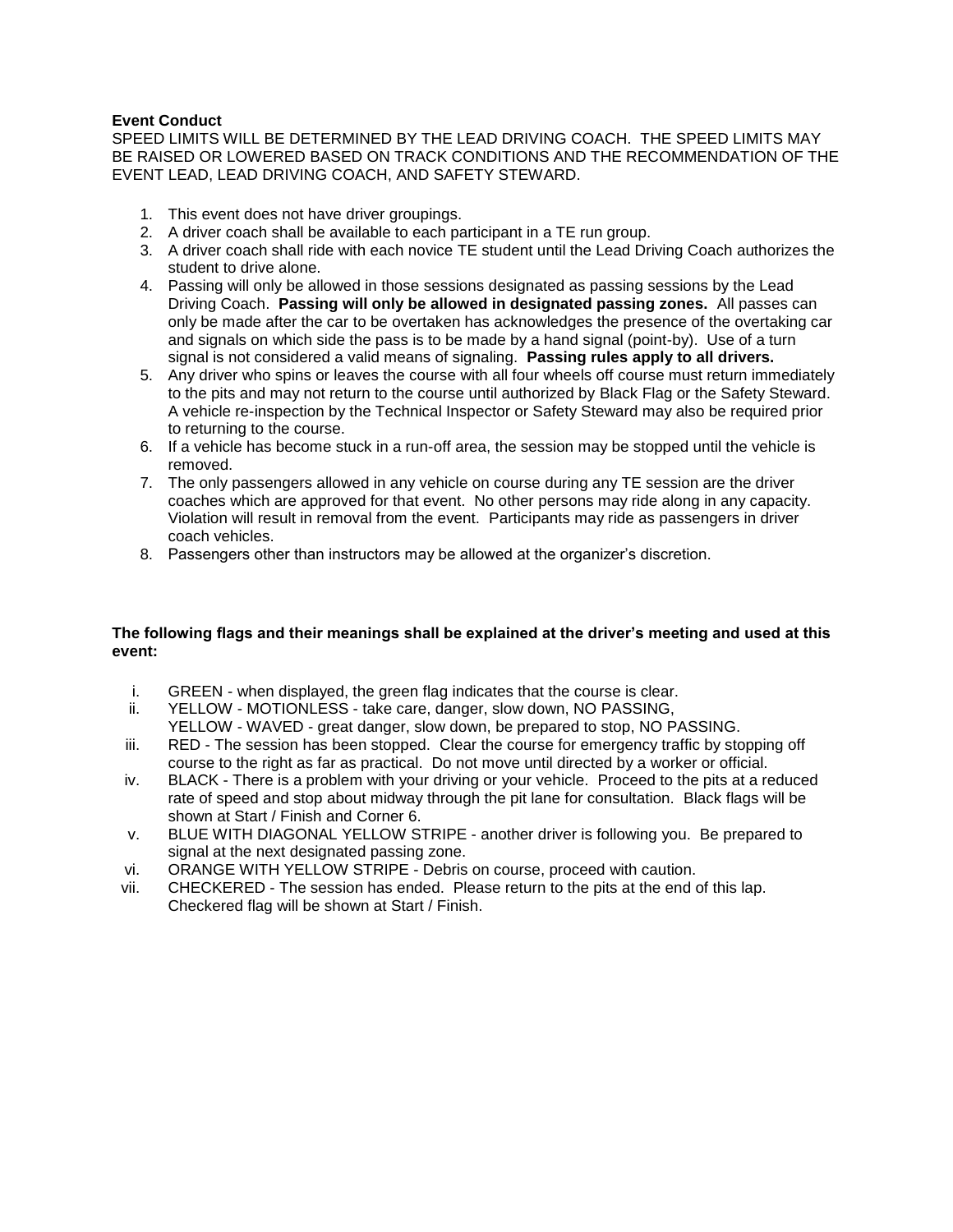## **Pits, Grid & Paddock**

- 1. As per SCCA General Competition Rules, the hot pits at Road America are defined as the area from the chain-link fence to the trackside concrete wall.
- 2. No cars are allowed to stop in the pit lane. Please keep the pit lane clear at all times.
- 3. The entire track property is considered paddock. Rules will be enforced accordingly for all participants which includes crew and guests. Access to certain portions of the track property will be limited.
- 4. No paddocking or parking allowed on access road(s). It may be necessary to limit support vehicles in the paddock. Car trailers are to be moved if so directed by the event officials. Any vehicle or trailer parked in violation of the event official's instructions may be towed away.
- 5. A SLOW, SAFE AND PRUDENT speed limit in the paddock will be enforced.
- 6. Proper credentials, closed-toe shoes, long pants, and shirts are required in the pits, grid, and false grid areas, as well as the drivers.
- 7. Smoking is prohibited in the pits, grid and false grid areas.
- 8. No person shall ride on the bodywork of participating cars, tow cars, or on trailers.
- 9. Drivers will be informed at driver's meeting if there are any unstaffed corners.
- 10. All trash must be placed in provided receptacles. All tires MUST be removed from the track property.
- 11. On-site fueling will be available. However, entrants are strongly encouraged to fuel their vehicles prior to arriving at the event.

## **Sound Control**

1. Maximum sound reading allowed per TTR is 100dB measured at 50ft distance.

## **Event Insurance**

- 1. Overall liability coverage for the event is \$15 million. SCCA Member medical coverage is up to \$1,000,000 per person; non-SCCA member medical coverage is \$30,000 per person.
- 2. National SCCA, the Milwaukee Region, and Road America are not responsible for any damage to personal vehicles or other personal items. Event insurance does not provide coverage for damage to participant vehicles.

### **Organizer's Contact:**

Milwaukee Region SCCA, c/o Rob Bedelis W233 County Road S, Hartford, WI 53027. Phone: (262) 573-7375 Email: [lugnuts@execpc.com.](mailto:lugnuts@execpc.com)

| OFFICIALS: | TE/TT Event Lead:                 | Rob Bedelis     |
|------------|-----------------------------------|-----------------|
|            | TE Novice Coach:                  | Justin Gaver    |
|            | <b>TE/TT Technical Inspector:</b> | Jim Stollenwerk |
|            | <b>TE/TT Safety Steward:</b>      | Rob Bedelis     |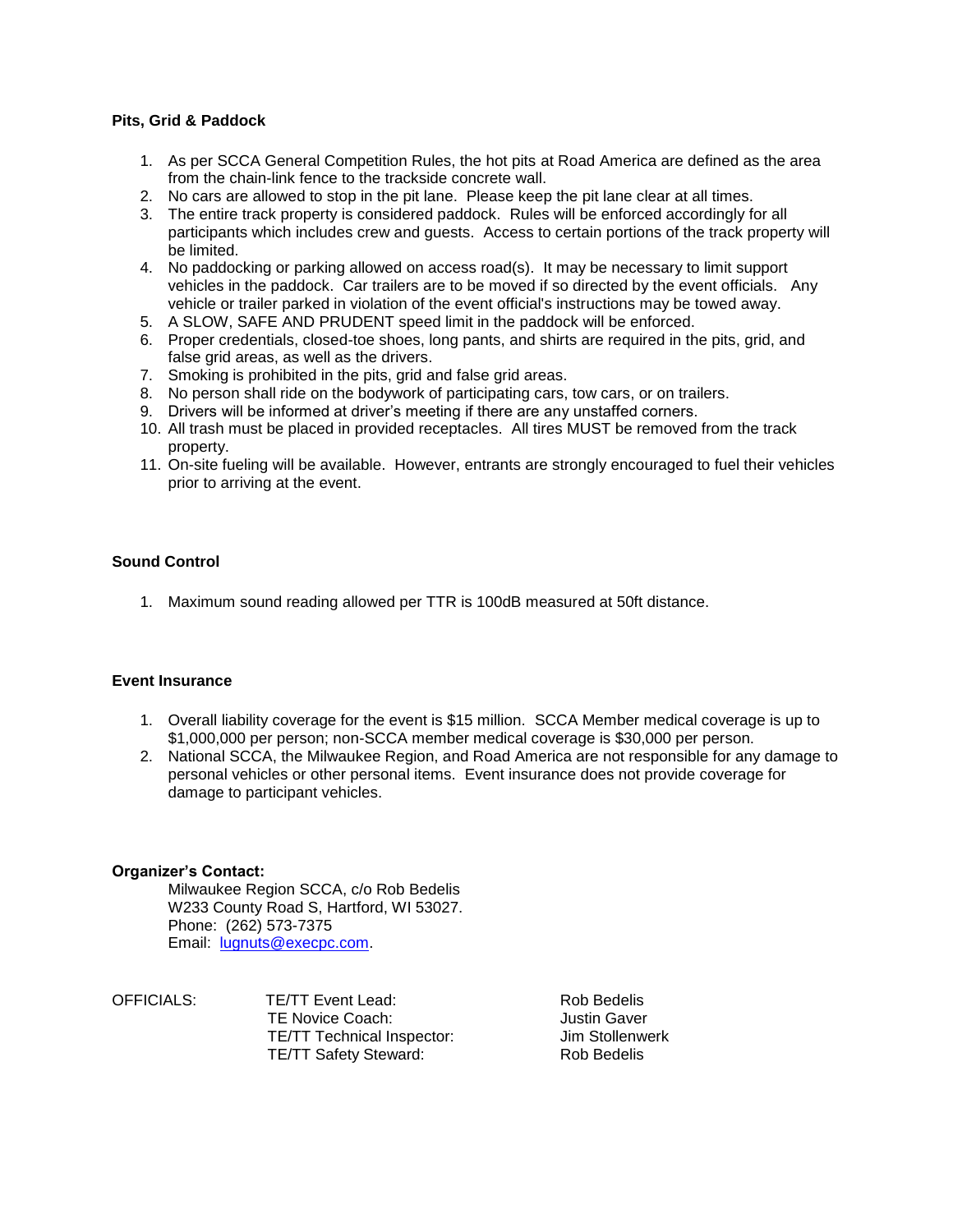# ADDENDUM A: RULES OF ROAD AMERICA

- 1. **ALL PERSONS ENTERING THE ROAD AMERICA RACE TRACK WILL HAVE ONE OF THE FOLLOWING:**
	- 1. A current –VALID spectator ticket.
		- 1. A ticket with stub(s) upon entering.
		- 2. A ticket AND A VALID "Pass-Out" upon re-entering.
	- 2. A VALID credential (accompanied by a signed insurance-waiver witnessed by Road America/Club Staff personnel (PARTICIPANTS ONLY):
		- 1. Road America CREDENTIAL.
		- 2. Event sponsoring CLUB CREDENTIAL which is PROPERLY VALIDATED.
		- 3. Appropriate weekend WRISTBAND.
- 2. UNLICENSED VEHICLE GUIDELINES:
	- 1. RACE VEHICLES being used in the race event are allowed on R/A property
	- 2. AUTHORIZED ROAD AMERICA VEHICLES with a current year sticker are allowed on R/A property
	- 3. Participants may use unlicensed light vehicles and equipment carts but must have a current event sticker or yearly permit for use of such vehicles on Road America property. These will be referred to as "pit vehicles".
		- 1. "Pit vehicle" registration (includes signing a liability waiver and acknowledgement of proper insurance) and fees must be taken care of at registration (locations may vary).
		- 2. Furthermore, according to the Wisconsin State Law, all ATVs should be registered by the State of Wisconsin, or by another State, in order to be operated within the State.
	- 4. ROLLERBLADES, NON-MOTORIZED & MOTORIZED SKATE BOARDS, AND ROLLER SKATES are not permitted on Road America property.
	- 5. BICYCLES are permitted but may not be ridden in the COMPETITION PADDOCK AREA – this is strictly PROHIBITED.
- 3. OPERATION OF MOTOR VEHICLES ON ROAD AMERICA PROPERTY:
	- 1. **Operators of all motor vehicles** (including golf cars) **must possess a valid stateissued driver's license.**
	- 2. **At no time is anyone allowed to park in fire lanes. Violators will be towed.**
- 4. CONSUMPTION OF ALCOHOLIC BEVERAGES IS PROHIBITED BY COMPETITORS IN THE PADDOCK UNTIL AFTER ALL ON-TRACK ACTIVITES HAVE CONCLUDED FOR THE DAY.
- 5. RACE ENGINES MAY NOT BE RUN WITHOUT ROAD AMERICA PERMISSION:
	- 1. Before 8:00 AM weekends (Friday-Sunday) / 8:30 AM weekdays (Monday-Thursday)
	- 2. After 6:00 PM weekends (Friday-Sunday) / 5:00 PM weekdays (Friday-Sunday)
	- 3. Lessee must vacate the property by 7:00 PM each day
	- 4. On-Track Operations 8:00 6:00 Weekends (Friday-Sunday), 8:30 5:00 Weekdays (Monday-Thursday)
	- 5. When paddock space is in the Campground area, Campground quiet time of 10:00 pm applies. Generators can be used only from  $7$  am  $-10$  pm and must not disturb other teams or campers.
- 6. ALL VEHICLES OR TENTS REMAINING OVERNIGHT ON ROAD AMERICA PROPERTY MUST HAVE:
	- 1. A valid Road America overnight camping permit PROPERLY DISPLAYED.
	- 2. Overnight stays are not permitted without formal tent or motor home equipment.
- 7. NO PETS ARE ALLOWED ON THE ROAD AMERICA PROPERTY WITHOUT ROAD AMERICA PERMISSION. PETS ALLOWED ON THE PROPERTY MUST EITHER BE:
	- 1. Kept within the vehicle with adequate ventilation and fresh drinking water.
		- 2. Kept under control of a leash.
		- 3. All pets are the responsibility of the owner. If your pet disrupts or causes harm to another individual, it will be grounds for removal of you and your pet from the facility without refund.
- 8. FIRES, WHEN CONDITIONS PERMIT, MUST: